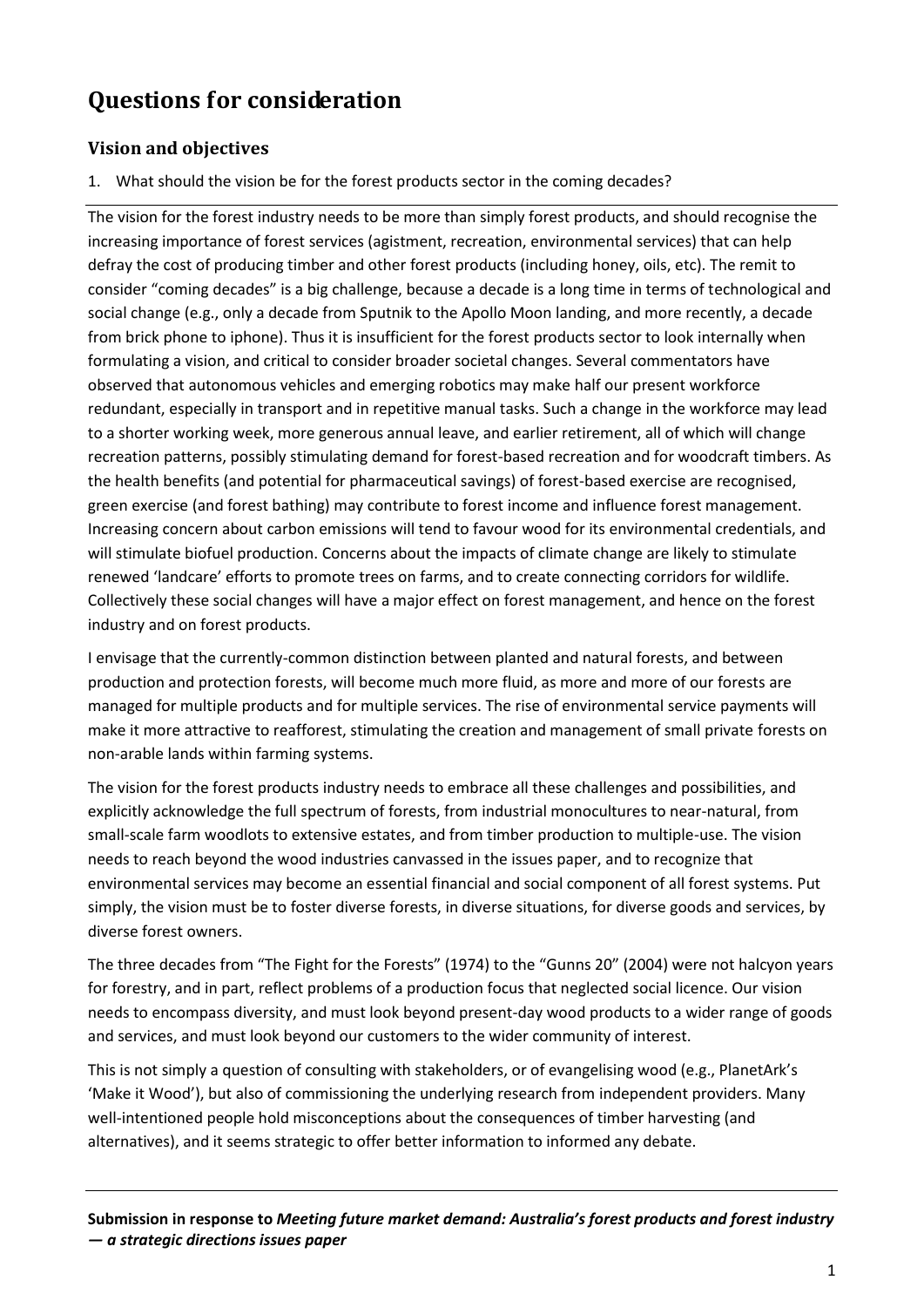2. What specific objectives should underpin this vision?

As an efficient producer of commodity products, the forest plantation industry warrants recognition as a legitimate and environmentally-friendly land use that should be supported by efficient legislation (simultaneously as free as possible and as strict as necessary). It is tempting to compare forest plantations with agricultural crops, but the long timeframe required for sawlogs suggests a right to harvest that is less necessary for annual crops, and the lack of an annual harvest (cf. horticultural tree nut crops) adds to the financial challenges. Thus the plantation sawlog industry warrants some legislative surety.

Australia also has vast areas of natural and 'semi-natural' forest (regrowth, uneven-aged, or mixed-species plantings) that warrant management, for fire if not for other objectives. Efficient fire management (both hazard reduction and wildfire suppression) requires skilled people familiar with the locality and adequate resources (equipment, funding, roads, etc), all of which are easier to provide when a forest derives an income stream from goods and services. In many forests, the potential revenue stream from wood production is insufficient (too small and erratic) to defray the cost of fire management, and forest managers need to consider other income streams including agistment, apiary sites, recreation and environmental services including carbon and biodiversity.

In the decades ahead, we can expect more concern about fossil carbon emissions, and forests offer a partial solution. Solar and wind energy will play a part in reducing fossil emissions, but the energy density of diesel and avgas means that the only viable substitute for aviation and heavy freight is biofuel, preferably derived from crop residues. Globally, the annual release and uptake of plant carbon is ten times the fossil emissions, so efficient conversion to biofuel of just ten percent of the existing plant harvest could potentially eliminate the need for fossil fuels. The potential of biomass-to-liquid conversion is so compelling that our vision for the future should embrace a specific biofuel objective.

With the decline of the MIS plantings, the future supply of plantation timber is jeopardised and tit is appropriate to consider how to stimulate the future supply. Small plantings on private land represent an opportunity, because many landholders have underutilized non-arable land that could supplement existing wood supplies, particularly since much such land highly productive and close to existing processing facilities. One objective should be to examine how such plantings can be stimulated and coordinated to contribute usefully to future wood supplies.

The quick payback accruing to wood processing research sometimes eclipses the benefits of research and development earlier in the value chain, but past successes in genetics and silviculture of *Pinus caribaea*, *P. elliottii* and *P. radiata* testify to the benefits of continuing research efforts across the whole value chain.

Specifically with regard to hardwood plantings, it would be desirable to:

- Provide an environment that promotes investment by demonstrating profitability and technical feasibility;
- Demonstrate systems that integrate agriculture and wood production to gain access to quality land;
- Prove that the value of forested land is comparable to that of pastoral land (and urban development);
- Develop schemes that compensate land holders for environmental services provided by farm forests;
- Build public confidence in forested land management and promote knowledge of the range of benefits.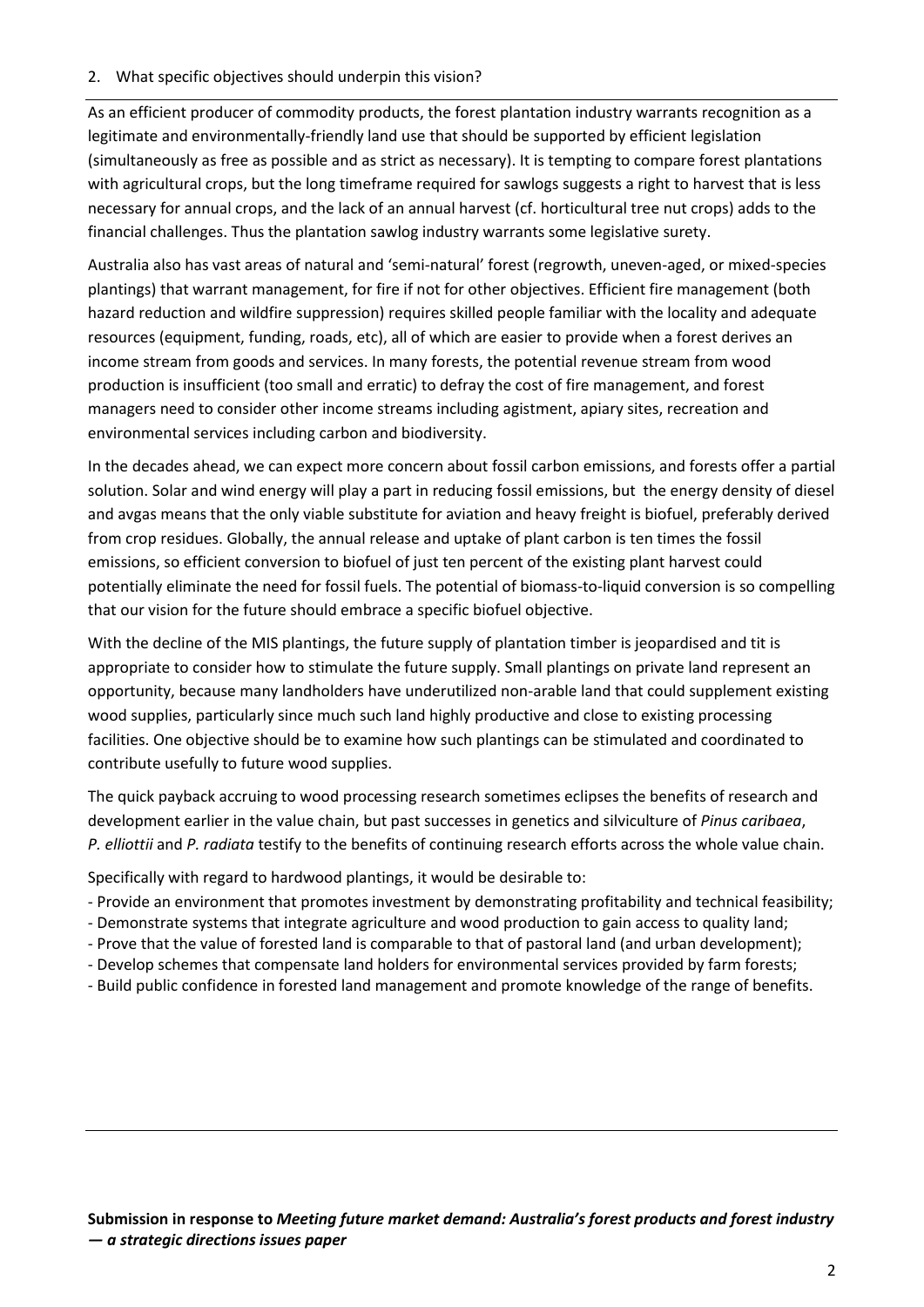#### **Issue 1: Market trends and pressures**

3. What forest products does Australia have a local and/or international competitive advantage in producing?

The global forest industry is highly competitive and it is difficult to demonstrate a clear comparative advantage to Australia. Australia leads with some non-wood forest products including honey and some speciality oils (e.g., methyl cinnamate from *Eucalyptus olida* as a flavour enhancer). Perhaps one of our greatest strengths is our ability to innovate and to adapt rapidly to new markets.

It may be that in the future, people will have more leisure time, and many may be interested in wildlifebased recreation (to see our unique marsupials and colourful birds). While it may be impossible to create an experience to surpass an African safari, our unique fauna may attract significant numbers of wealthy visitors to forests. Whilst income from such recreation services may not surpass the earnings from traditional forest products, revenue from recreation and biodiversity services may nonetheless form a useful financial supplement.

Opportunities exist, both domestically and internationally, for products that exploit the desirable mechanical properties of our hardwoods and their natural chemical-free durability. Very high value joinery timbers represent an additional opportunity that remains unexploited.

#### 4. What is the potential demand for forest products in the coming decades?

I am optimistic about future demand, because I anticipate a greater appreciation for carbon-friendly building products, for natural furnishing materials, and for the favourable weight-to-strength ratio of timber (important in earthquake-prone regions). In addition, demand for biofuel (biomass-to-liquid) is likely to increase, and environmental and food concerns are likely to drive demand for biofuels derived from wood residues. Collectively, a useful concept is of forested landscapes that provide both speciality and commodity products from forested parts of the land-use matrix, whilst maintaining a holistic view that embraces a wide range of income-generating environmental services.

In recent times, many forest owners and investors have been misled about the potential of carbon credits, and it is my view that carbon credits will have a diminishing value. However, there appears to be great longterm potential in biodiversity credits and in biofuels derived from biomass residues.

#### 5. How can Australia best position itself for this demand, both nationally and internationally?

Efficient use of resources requires security of supply, both of volumes and of characteristics, to support the development of efficient processing systems. This is largely a matter of legislation and social licence, and to a lesser extent, infrastructure.

The development of products for existing markets prepares the industry to capitalize on new opportunities and to stimulate new markets. Investment in new products should consider the whole value chain, and should take into account silviculture and product specifications (There are some lessons to be learned from New Zealand, where trees were widely-spaced in pursuit of high growth rates without realizing that such stems would fail strength tests).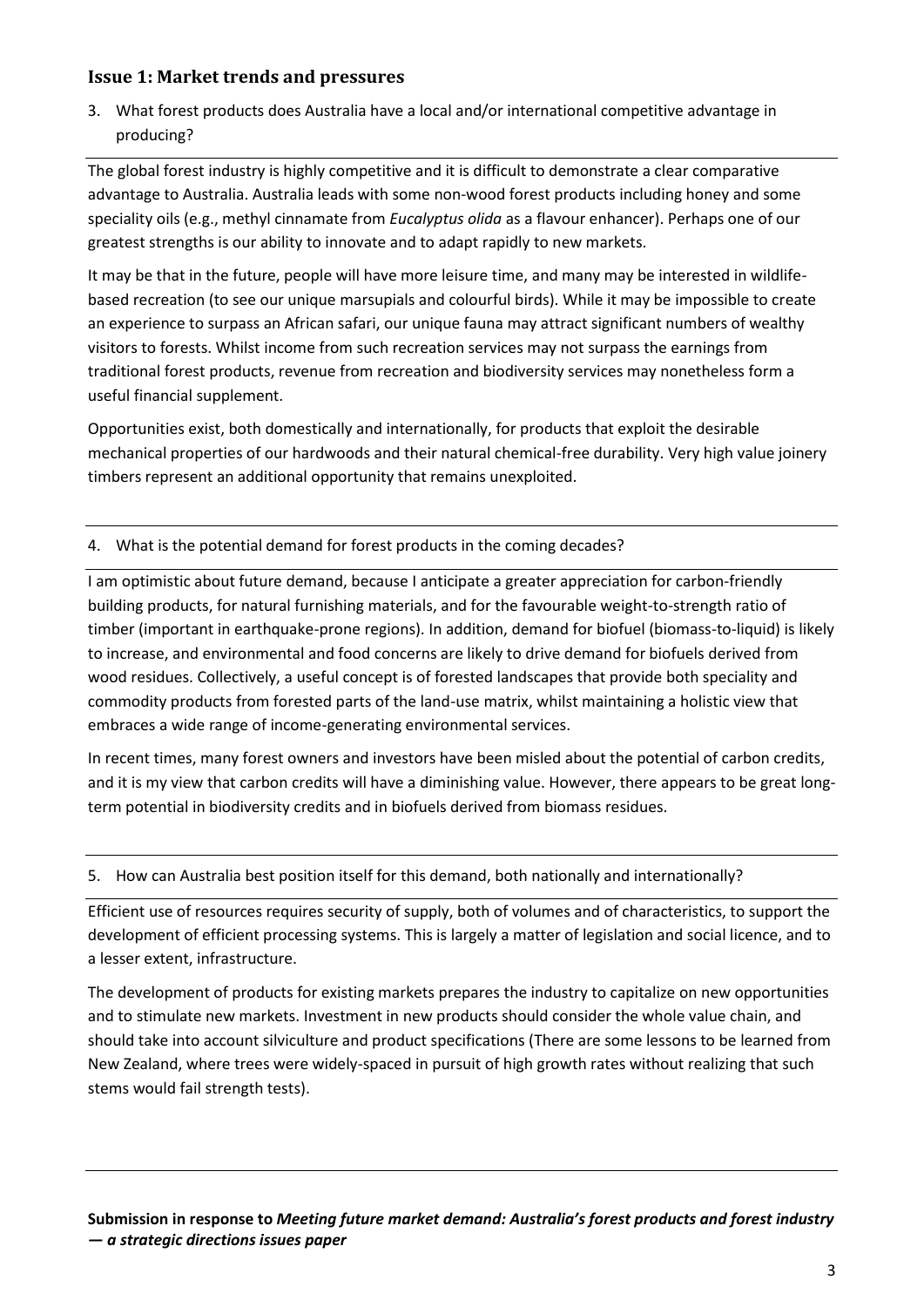6. What are the other drivers or disruptions that will potentially affect supply and/or demand?

We should anticipate that robotics will trigger a major perturbation in employment, but the impact will depend very much on how governments deal with this development. Increased leisure time may lead to a demand for specialist hobby materials, for home handyman renovations, and for recreational use of forests.

During the past few decades, there has been a major shift in all states from an integrated approach to forested lands (e.g., a single government agency with oversight of the entire spectrum from conservation to production) to a fragmented approach (e.g., outsourcing plantation management, separating responsibility for production and regulation), apparently to avoid a possible conflict of interest. It is a sad reflection on the state of forestry that the advertising industry continues to self-regulate, whilst forestry needs close independent scrutiny. It seems possible that concerns for better coordination of fire-fighting, and of offreserve conservation, may lead to a re-examination of some of these roles. It seems prudent to gather data to allow an informed decision.

At present, there is some emphasis on sequestering carbon in the biosphere to mitigate climate change, but there will be a realization that biomass sequesters carbon for hundreds of years (give or take an order of magnitude), whereas undisturbed fossil carbon is sequestered for hundreds of *millions* of years (give or take an order of magnitude) – there is a rather important difference, with a major legacy for our grandchildren. The future will see a move away from fossil fuels and away from biosequestration towards biofuels.

## **Issue 2: Emerging uses and markets**

7. Which emerging forest products have the greatest potential for Australia?

Biofuels made from forest and mill residues. Australia is heavily dependent on liquid fuels for mining, cropping and long-distance freight (as well as for aviation), and biomass-to-liquid pathways offer scope to provide an environmental and financially-viable alternative to fossil fuel.

Australia has many durable high-strength hardwoods that may find a niche in the global marketplace, particularly as alternative supplies become scarce. In particular, engineered composites of high strength hardwood elements have great potential.

8. What are some of the barriers to the development and/or uptake of these emerging forest products in Australia?

Perhaps the greatest barrier is lack of confidence, especially regarding resource security, which translates into a reluctance to take risks, to invest and to innovate. Contributing factors include uncertainty regarding resource availability, a lack of innovation in manufacturing, and stagnation of domestic knowledge and expertise.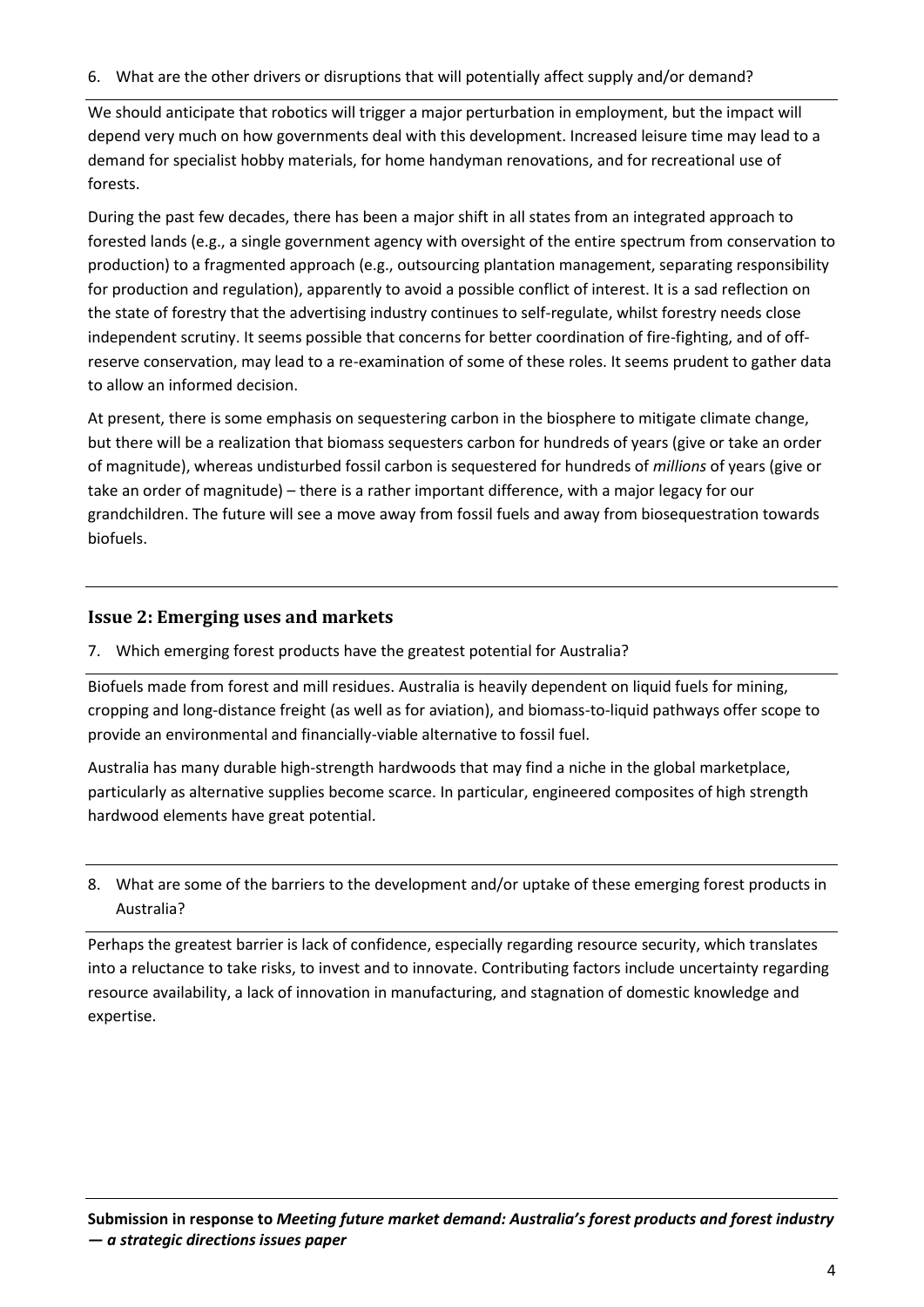9. What opportunities exist to better utilise wood resources?

Opportunities exist to stimulate innovation, increase skill levels, and to promote research and development into production, harvesting and manufacturing. One challenge is to find ways to utilise efficiently the relatively small regional resources of young hardwood.

Improved methods for characterising quality of softwood stands would inform trade, and assist the efficient development of genetics and silviculture.

Perhaps the greatest opportunity is not technological, but social, and can be leveraged by enhancing social licence through stronger community engagement and stimulating a better understanding of forestry, its impacts and benefits.

#### **Issue 3: Forest resources**

10. What is required to ensure the plantation estate is able to meet future demand for forest products?

Confidence in harvest security provisions is the key to an effective plantation estate. I am aware of a number of situations where, despite harvest security legislation, the species choice made by growers was influenced more by harvest security than by the potential growth rates and market possibilities.

Efficient production requires good soils with good rainfall, with sufficient scale, in close proximity to market, and collectively these are a challenge for Australia. The best approach to attain this is to foster trees on farms, so that more landholders grow trees on the non-arable (steep or rocky land; as stream buffers, windbreaks and visual screens that hide roads and other infrastructure) as part of their business plan. Such plantings may not be financially attractive at present, but a stewardship scheme that rewards the provision of environmental services could encourage widespread plantings with a wide range of environmental and wood supply benefits.

11. What is required to ensure the native forest estate is able to meet future demand for forest products?

The issue with native forests is primarily one of social licence. An emphasis on farm trees for dual environmental and production purposes should offer several benefits, including direct environmental benefits and an income form forest products and services, but should also eventually lead to a better understanding that production and conservation can co-exist. In the short term, this will create a new resource on private land, and in the longer term, may overcome community reluctance for native forest harvesting.

In Australia, wildfire is the wildcard that intercepts all other plans whether for conservation or production, so the first priority in land husbandry in Australia is to maintain the ability for efficient fire suppression, which in turn requires knowledgeable staff and efficient access. It is difficult to ensure fire suppression when the land use priority is "fence and forget", and I envisage that our future will involve more "wildlife friendly forestry" to maintain the knowledge base, the road access and the income stream required for basic firefighting. While the concept of wildlife-friendly forestry may be challenging for some at present, it is a valid concept that can be demonstrated with research and demonstration.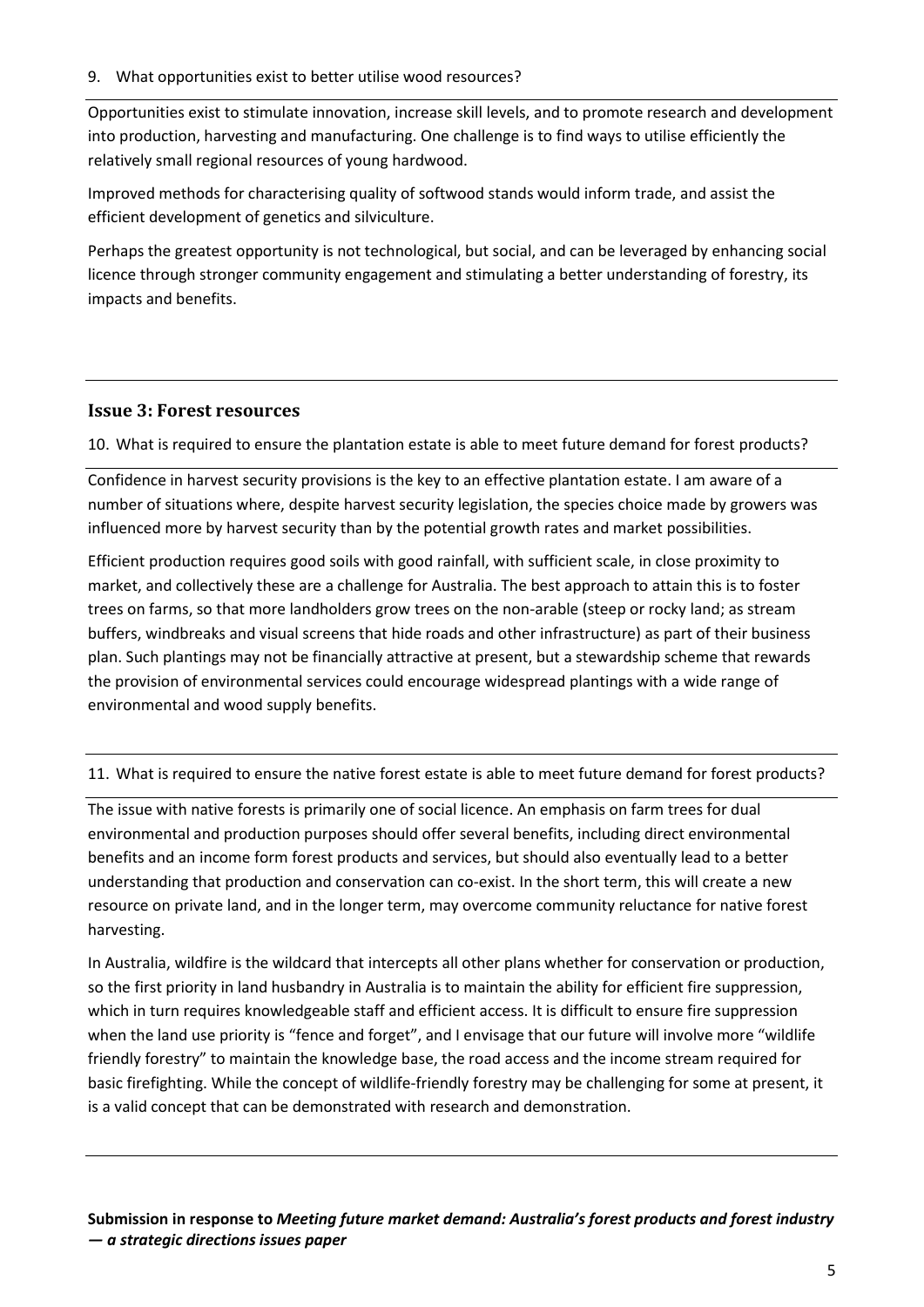12. What opportunities are there to increase wood supply from farm forestry, private native forestry and Indigenous owned and managed lands?

In the past, many farmers have been disillusioned by poor advice and by experience with plantings that were unsaleable once mature. Given recent experience of legislation and markets, few farmers are likely to make a major investment in timber plantations (or in better husbandry of native forests) without substantial support and encouragement. Extension officers have been effective in the past, and despite the current fashion to outsource this role to private enterprise, extension services may well offer an effective solution. An alternative to offer guidance similar to the WA Forest Products Commission's *Action Plan for Tree Farming* which denoted 'cells' that prioritized species and products for each cell, and to guarantee a market for these specified products and locations.

An alternative is to offer stewardship payments for forested land, and to structure payments to favour the dual production of timber and environmental services in a scheme similar to that outlined by the Southern Cross Group in 2006 [\(http://jkv.50megs.com/SCG.pdf](http://jkv.50megs.com/SCG.pdf) ). Modest annual payments for demonstrated environmental outcomes could revolutionize the way land holders regard trees and consider them in their farm planning.

## **Issue 4: Innovation, research and development**

13. What are the future research and development needs for Australia's forest products sector, and which of these needs are specific to strengths and opportunities in the Australian context?

Our greatest need concerns forest stewardship and involves strengthening social licence. Incentives such as those advocated by the Southern Cross Group should be trialled and alternatives researched: all the evidence is that 'duty of care' has not delivered the outcomes that the community desires, and that we need to further incentivise land holders to improve their land stewardship (including environmental services). I envisage that such a scheme would deliver a range of environmental benefits including more forest, plus the opportunity to harvest timber from these forests.

Biofuels will become inevitable at some time in the future, and we need research to prepare for that eventuality. Several processes for biomass-to-liquid are well established, but most of this research has been done with northern European and north American species that have lower density and fewer extractives. Australia needs to stimulate the research that enables us to adapt northern hemisphere research to our own situation.

There is a revival overseas in wooden buildings – several countries are showing renewed interest in wooden buildings: for instance, New Zealand highlights the benefits of wooden construction for earthquake resilience and repair, Norway illustrates the opportunities for rapid construction of high-rise (the 14-storey Treet building), and elsewhere there is a growing awareness of the health benefits of wooden fittings. There is an opportunity for Australia to redefine its distinctive wooden housing with innovative materials and modern technology, and potentially to export relevant components to the world.

Greater concern for carbon emissions is inevitable, and in the fullness of time will lead to a carbon price (either emissions trading or carbon taxes), and it is important for the forest industry to understand the impacts, both challenging and beneficial. It is likely that a carbon price will favour timber, but it is important for future investment that the industry understands the aspects of the industry that will benefit and those that will be challenged.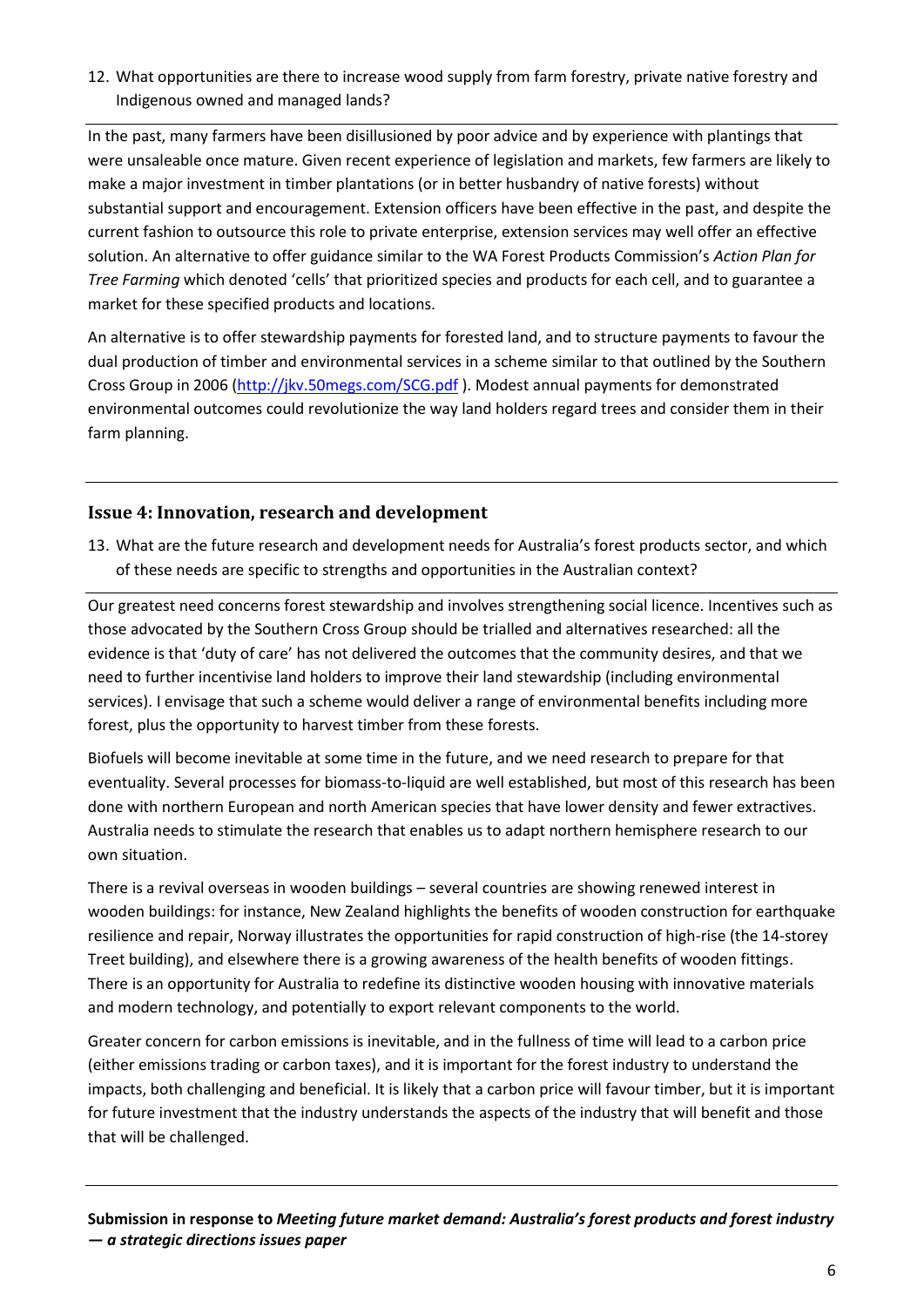14. What are the current inhibitors to private sector investment in research, development and extension and what role, if any, does the Australian Government potentially have in addressing these?

There is some evidence that Australian forest industries have been reluctant to invest in research; anecdotes suggest that their political influence enables them to leverage government investment. Australian forest research investment, especially in recent times, has been directed towards processing technology and timber promotion, because of the relative certainty and short payback times. This does appear to be inefficient: it seems reasonable that the industry should invest in processing technology because of the certainty and payback, and that government investment should focus on the longer-term, 'blue sky', environmental and silvicultural research.

#### 15. How can the framework for coordinating Australian forestry research and development be strengthened?

In a buoyant environment, there may little need for formal R&D coordination because collegiate and professional networks in forestry serve this role. Unfortunately, this is not the current situation in the forestry sector where R&D is suffering, and efforts are needed to strengthen coordination and to minimize the loss of core skills. Some assistance to stimulate coordination and networking is particularly desirable at the present time.

For several decades, the Australian Standing Committee on Forestry supported a series of Research Working Groups (RWGs) that were effective and efficient in sharing information, mentoring early career researchers, and in coordinating research. In additional to their coordination and mentoring role, these RWGs left useful 'footprints' in the formal scientific literature (e.g., Regulation and usage of insecticides in Australian forestry, 1992, *Australian Forestry* 55: 48-64; Terminology for Forest Mensuration and Management in Australia, 1993, *Australian Forestry* 56:391-393; Harmonisation of methods for the assessment and reporting of forest health in Australia, 2003, *Australian Forestry* 66:233-246; plus many more). These RWGs were low-cost, relying on volunteers and peer support, but changes in the workplace has contributed to the demise of these networks. A modest investment to empower such networks, not necessarily in an identical format, could be an efficient investment.

#### More broadly, the International Union of Forest Research Organizations (IUFRO,

<http://www.iufro.org/iufro/>) is the global peak body for forest research, now in its 123<sup>rd</sup> year, and its principal role is research coordination, communication and mentoring. IUFRO offers an efficient way to maintain and mentor forest research skills during our current nadir. I have personally benefited greatly from IUFRO, and have learned more of my specialist research knowledge via IUFRO than from formal University training. At various times in the past, Australia has been more active in IUFRO, but present activity is modest, despite the potential benefits, apparently because a lack of employer support for participation in workshops and conferences. Support for early-career forest researchers to engage wth IUFRO could be an effective investment. [I should declare a conflict of interest: I am the Australian representative on IUFRO International Council, am Chair of the Congress Scientific Congress for the 25<sup>th</sup> International Congress in Brazil in 2019, and in that capacity, sit on the IUFRO Management Committee].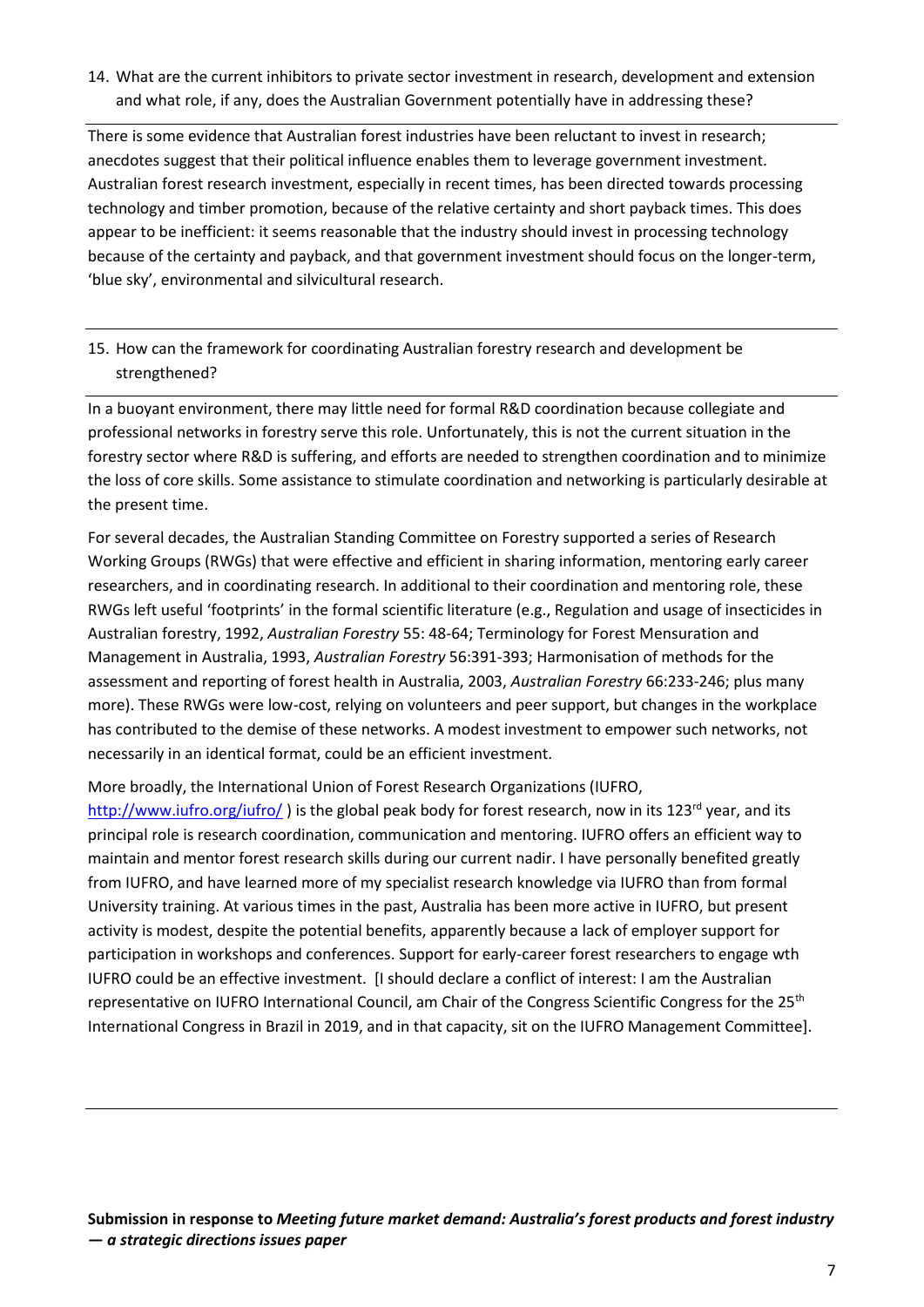#### **Issue 5: Consumer and community engagement**

16. How can domestic and international consumers be better engaged on the environmental, economic and social credentials of Australian forest products?

There is no short-cut to community engagement, and some forces work against us (e.g., membership drives by some environmental groups), but in the long run the truth will win. Thus it is important to research the whole-of-life cycle aspects of forest harvesting, regenerating and the biodiversity implications, favourable or not. We also need the full story about environmental footprints (carbon, but also other aspects, such as pests and diseases that hitchhike on imports) of timber and alternatives. These analyses need to be published in refereed journals to gain credibility, but also followed up in popular outlets where they will reach the broader community (especially teachers).

17. How important are consumer awareness programs to the future prosperity of the sector?

Consumer awareness is critical, but awareness campaigns need to be done with care. Many consumers have become sceptical of marketing, so consumer awareness needs to be approached with respect and with credible facts.

18. Can forest certification be better leveraged to achieve stronger demand and better prices for Australian forest products and, if so, how?

All the evidence suggests that certification contributes to market share, but offers no price advantage. Whilst there is a small niche market for premium timber, much of the market concerns construction commodities where timber competes alongside substitutes, often on a price basis, so the scope to raise prices through certification is limited. Timber would enjoy an advantage in the presence of a carbon price either via emissions trading or a carbon tax, but neither seems unlikely under the present government.

## **Issue 6: Strengthened regional approaches**

19. How could forestry hubs better utilise resources and promote greater efficiencies and innovation?

Integrated manufacturing situated close to raw materials remains one of the key characteristics of profitable industry, particularly with regard to energy and residue use, and the forest products industry is no exception. Streamlining of material movements, and to a lesser extent of the specifications of traded materials, contributes much of this success. There are sufficient examples of the benefits of integrated processing that the scope for up-stream and down-stream collaboration should be self-evident to industry.

20. What have been the barriers to the establishment and efficient operation of forestry hubs to date, and what might be the role of the Australian Government in addressing these?

Existing hubs have evolved in localities with substantial forest resources that have fostered the economies of scale needed for successful industrial processing. One legacy of the Softwood Agreement of the 1960s has been the concept of regional sufficiency, and the large number of small plantings scattered along the east coast of Australia. Had the architects of this scheme envisaged the economies of scale required in 40 years when these plantations matured, they would undoubtedly have located plantations more strategically. It is unclear what a government could then have done, or should now do, but it highlights one

Submission in response to *Meeting future market demand: Australia's forest products and forest industry — a strategic directions issues paper*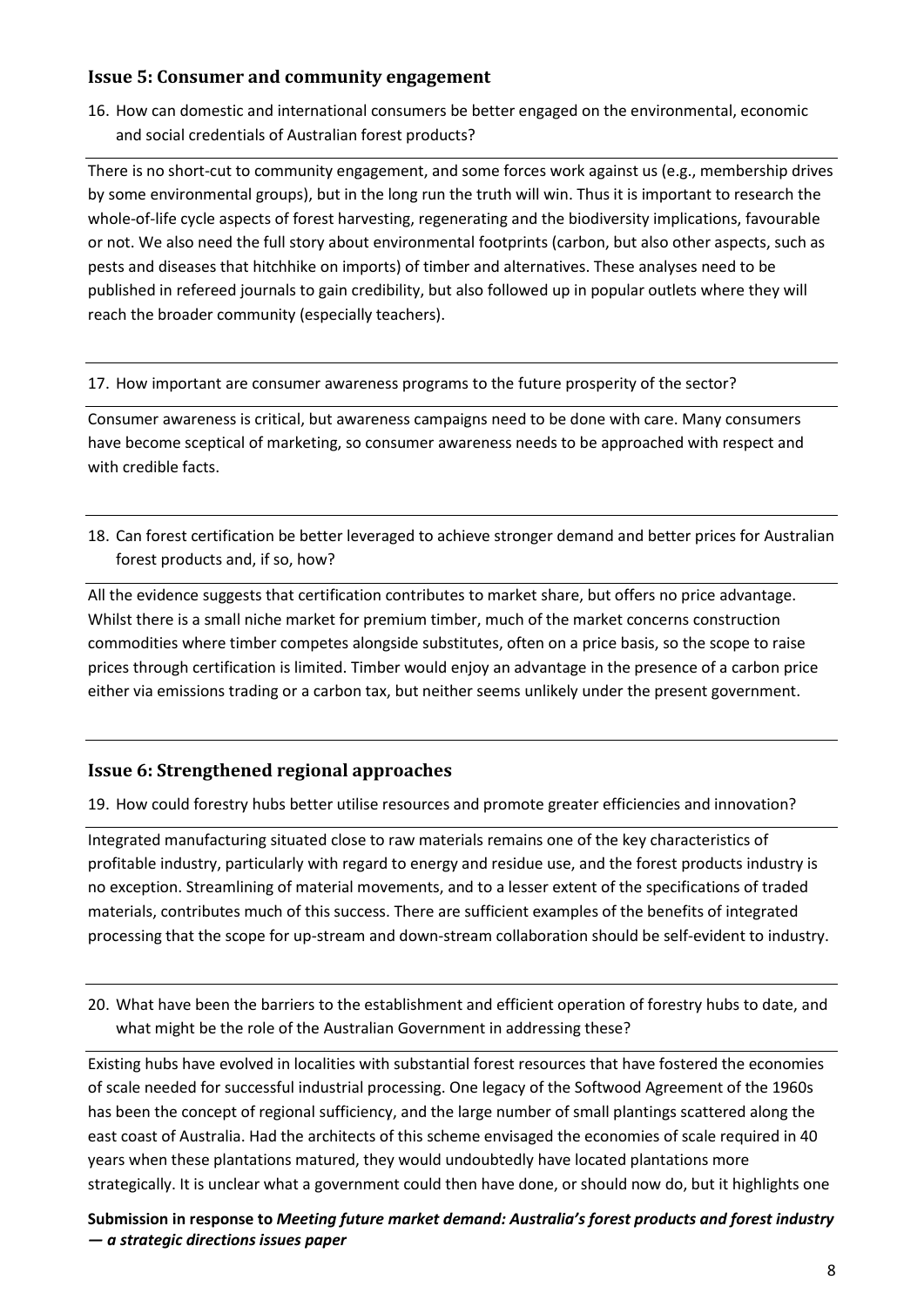the challenges of dealing with a long-term proposition such as plantation forestry for sawnwood production. I have already mentioned (at #12) the WA Action Plan, and it may be sufficient for a government to facilitate a debate that identifies potential locations for a resource and hub, and to guarantee support for the necessary infrastructure conditional on other players achieving the required resource.

21. If additional forestry hubs are to be established, where would they best be located?

The past decade of MIS exuberance tested many of the possibilities for forestry, in terms of land acquisition, tree growth rates, and access to markets, and the success and failure of these plantings should provide a good insight into some of the possibilities.

## **Issue 7: Infrastructure**

22. What infrastructure will be required to respond to future demand for Australian forest products?

The challenge with most forest products is that they are thinly spread, and that the transport cost is relatively high, so that scale of operation is critical, and value adding needs to be done close to source. Small private plantings far too from processing facilities that are unsaleable attest to this need for scale and proximity to processing. In about 2002, the Forest Products Commission of WA published an *Action Plan for Tree Farming* that offered an elegant solution by denoting 'cells' that prioritized species and products, encouraging growers to contribute to scale. Such leadership that encourages a concentration of a uniform resource may eliminate the need for infrastructure, because sufficient resource attracts its own infrastructure.

23. What can be done to ensure better recognition and understanding of the sector's infrastructure needs?

Confidence, rather than physical infrastructure, appears to be one of the major handicaps in the forest sector. Any action to minimize sovereign risk to resource supply will be helpful.

Two challenges interact to confound infrastructure planning: considerable volumes are generally necessary, but the long lead time for tree plantations to mature means that initial volumes are often insufficient for financial viability. New infrastructure for annual crops may reach target volume in its second year, but the long lead time for trees means that development of a stable industry may take a decade. An alternative to large infrastructure is to focus on smaller, relocatable processing facilities, but experience with mallee in Western Australia indicates that considerable challenges remain. The solution may be to facilitate foreward selling to build confidence in future markets,

## **Issue 8: Industry skills and training**

24. What are the skills and training needs of the sector over the coming decades, and where are the current gaps?

The major gap at present is a shortage of trainees, both from within the industry seeking upskilling, and from new entrants seeking to become involved in the sector. This reflects a lack of confidence in the industry and poses a challenge for industry and government alike to restore and strengthen confidence.